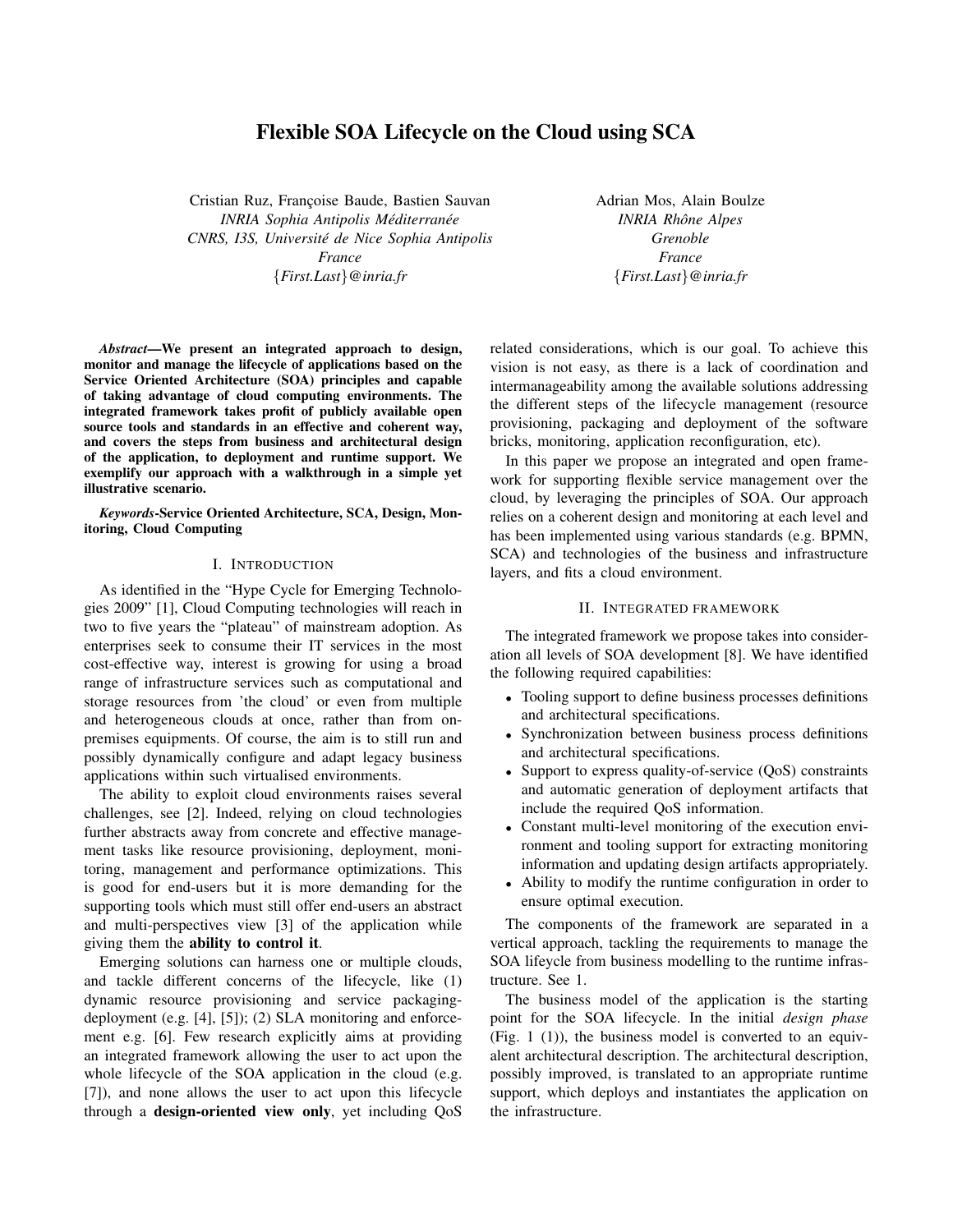

Figure 1. Framework elements

At each level, monitoring artifacts are added to be able to extract meaningful *monitoring information at runtime* (Fig. 1 (2)). The goal is to provide feedback from the infrastructure level to the runtime and architectural design levels, allowing the manager of the application to obtain a QoS characterization. The information at each level can be used by the person in charge of that level (i.e. system administrator, SOA application designer, etc) to take decisions in order to improve the performance of the application from its particular point of view, f.e., modifying the allocation of nodes (runtime level), or modifying the composition of the application (design level). However, in our proposition we also claim that the decision taking can be improved if we provide synthetic (preferably to exhaustive) monitoring information to the design level, so that the manager of the SOA application can consider the information collected from all levels to take a better decision.

The decisions taken translate in changes either in the design itself, or in the associated deployment, which may so require a *reconfiguration phase* (Fig. 1 (3)). In this phase, the design decisions are thus propagated to the appropriate level, keeping a consistent view. After this step, the monitoring phase now provides QoS characterization from the updated infrastructure. Through these phases it is possible to obtain a continuous lifecycle management of the application.

To achieve this general working, this paper describes our solution which allows the various levels to meaningfully interact.

The interaction between the components of the framework is coordinated by the use of an SOA metamodel. The specific representations used at each level are converted to and from this metamodel in order to provide an effective two-way communication among the actual tools



Figure 2. Tooling support implementing the framework. SOA Editors are connected with the Runtime Support and Monitoring through the SOA metamodel

composing the framework and keeping a coherent, alwaysin-sync representation at the different levels. The use of the metamodel provides flexibility to the framework as new tools and runtime platforms can be added by programming the required transformations, giving a broader range of options for SOA management.

#### III. TOOLING AND RUNTIME SUPPORT

We present the tooling and runtime support that we have used in the implementation of our framework for flexible SOA lifecycle management in the cloud.

## *A. Tooling Landscape*

In the context of SOA, the Eclipse Foundation offers open-source tools for a variety of purposes ranging from software development to architecture design to business process definition. In particular the Eclipse SOA top-level project [9] provides editing tools like the BPMN Modeler [10], the SCA Tools Editor [11] and the Mangrove SOA Modeling Framework [12].

The *BPMN Modeler* [10] is a business process diagram editor for business analysts implementing the BPMN specifications. The *SCA Tools* project [11] is a toolset for designing SCA composites [13], including code generation and deployment support for several SCA runtimes. Both editors provide extension capabilities that are leveraged through the use of the Mangrove integration project. The *Mangrove SOA Modeling Framework* [12] serves as a central Eclipse SOA modeling container useful for existing and upcoming SOA editors and runtime platforms. Mangrove employs a simple and extendable SOA metamodel as its core, providing a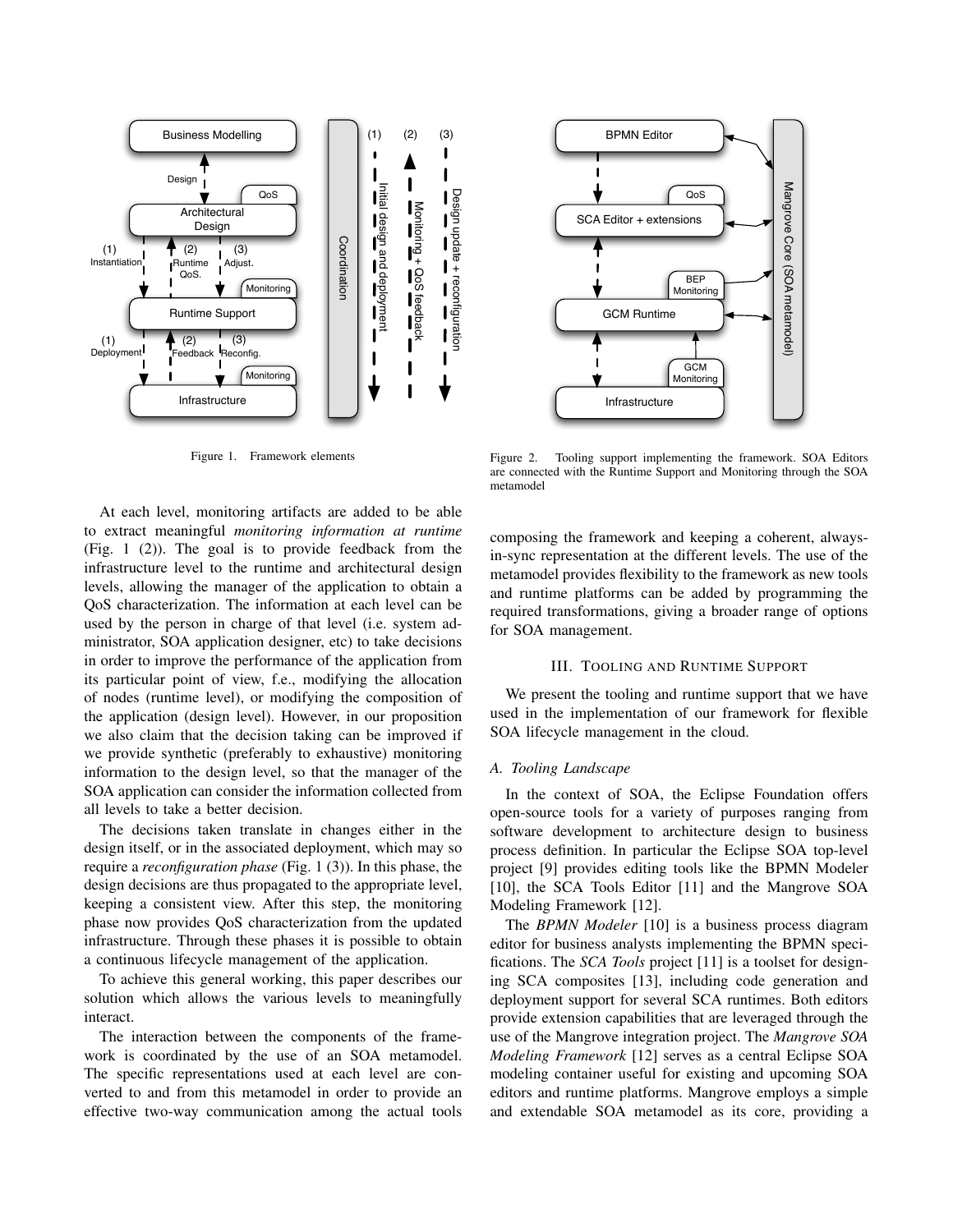consistent, always-in-sync representation of common SOA artifacts.

The core SOA metamodel used in Mangrove is based on the *Eclipse Modeling Framework (EMF)* [14] and it contains the SOA elements and their inter-relations, enabling the storing of "distilled" SOA elements used by different editors and tools. The use of EMF facilitates the bidirectional transformations between Eclipse editors and tools and the Mangrove core as the vast majority of Eclipse projects use EMF. Besides contributing to the actual Mangrove core, we have created a collection of Mangrove plugins for bidirectional conversions between the core and the SCA Editor, between the editor and the GCM/Proactive runtime, as well as for updating the editors with monitoring information.

#### *B. Runtime Support*

The runtime support for the application is based on the GCM/ProActive middleware. GCM/ProActive is the implementation of the Grid Component Model (GCM) [15] over the ProActive grid/cloud middleware [16], which provides a programming model based on asynchronous active objects and futures. GCM is an extension of the Fractal component model [17], that includes the notion of collective multicast/gathercast interfaces, and the notion of Virtual Nodes (VN) as an abstraction for the deployment of distributed applications.

The VN abstraction is used to refer to the location where the GCM components will be deployed without actually specifying a physical node, and delaying this association to the moment when the actual resources are available. The VN abstraction allows to separate the deployment concerns from the actual resources. The ProActive Scheduler [16] is an application that allows to manage tasks over distributed resources and can gather and relinquish nodes launched on desktop computers, clusters, grid or cloud environments, while also allowing to monitor their state. Dynamic node provisioning is thus enacted through this manager.

For monitoring purposes, GCM components provide a monitoring interface that allows an external application to connect to any GCM component and obtain QoS values, as well as to insert customized probes for reporting metric values [18].

Runtime management of the application is possible using PAGCMScript, an extension of FScript [19], that can be used for reconfiguring and introspecting GCM-based component architectures, possibly instantiating new components on (new) VNs. GCM components expose an interface for receiving PAGCMScript commands and execute them using an embedded PAGCMScript engine.

## IV. TOOLING AND RUNTIME INTEGRATION

The tooling elements and the runtime support are used in the continuous loop of the framework, realizing our integrated approach for a flexible SOA lifecycle management in the cloud.

Figure 2 shows the elements described, and their role by comparison to Figure 1. The solid arrows indicate the actual connections and communication direction between the elements of the framework and the Mangrove Core, which are implemented as transformation plug-ins, as well as the collection of monitoring data from the infrastructure level into the GCM runtime support. The dashed lines indicate the conceptual relationships that are obtained as a result of the interactions of the different elements of the framework.

# *A. Initial design and deployment phases*

Starting from the BPMN editor, a BPMN diagram specifying the business process definition of the application is converted to an SCA diagram, and an initial architectural view is obtained in the SCA Editor. This process relies on the intermediate representation used by the Mangrove Core and provides a basic equivalent SCA view. Using the SCA editor, the designer of the application may adjust the architecture, for example, by introducing additional components or defining external dependencies, refining the architecture. These modifications are reflected in the intermediate representation of Mangrove.

Using the SCA Editor and a plugable extension to this editor, the SCA diagram is augmented with VN names. This is a required extension, as the notion of nodes and deployment are not part of the SCA specification. The association that we introduce at this point, allows to establish a relationship  $SCA \leftrightarrow VN$ . From this augmented description, an equivalent GCM  $ADL<sup>1</sup>$  descriptor can be generated. The GCM ADL descriptor contains the GCM components obtained from the original SCA description, their bindings, and the VNs where they will be deployed, thus offering a vision obtained directly from the architectural design, and at the same time closer to infrastructure concerns. The GCM ADL description, moreover, provides a model where monitoring and reconfiguration capabilities can be added to the components, which will be important at runtime.

At deployment time, the Scheduler is requested to provision the actual nodes where the components will be deployed, so establishing the relationship  $VN\leftrightarrow$ nodes. This relationship becomes available through the GCM monitoring interface. Both relationships are a key step to ensure the correct propagation of monitoring data from the application and the infrastructure, to the appropriate representation in the editors. They also allow to separate the deployment requirements (which are known to the designer of the application), from the actual available resources (which are known to a system administrator).

<sup>1</sup> Architecture Description Language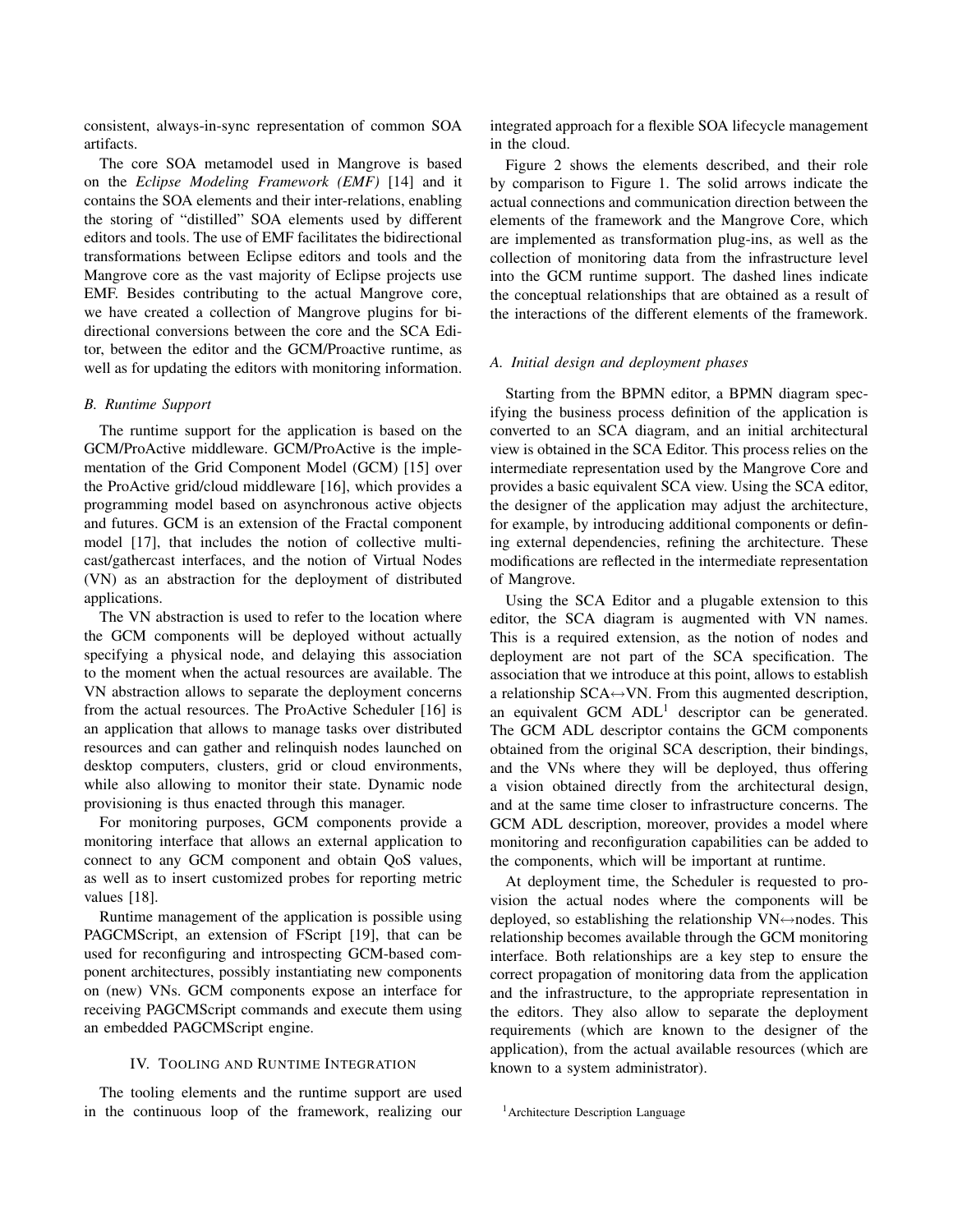# *B. Monitoring Feedback phase*

The GCM description obtained allows to introduce monitoring concerns in the components. Being used as an intermediate layer between design and infrastructure, the monitoring interface of GCM components allows to insert sensors that can measure QoS metrics related to the interaction between the components (f.e., response time of requests), and also related to infrastructure details (f.e., CPU load, free memory).

The SCA Editor can receive and display monitoring information obtained from the runtime through the use of specialized plug-ins extracting data from the monitoring sensors that communicate their measurements to a centralized Basic Event Processor (BEP). The BEP performs basic data processing operations such as storing and aggregating events, and query operations. Note that the description of the BEP is out of the scope of this paper.

Concretely, the monitoring interface of GCM components is used by the BEP to collect data about the application and about the infrastructure. This monitored data plus the relationships  $SCA \leftrightarrow VN$  and  $VN \leftrightarrow$ nodes are inserted in the Mangrove intermediate model, from which they can be represented back in the SCA Editor, thus offering an integrated runtime view of the deployed application.

#### *C. Design modification and reconfiguration*

From the integrated view, and based on the monitoring feedback information, an administrator can decide to make a modification on the application. These modifications may include architectural changes like the modification of bindings or the addition of new SCA components; or changes related to the infrastructure like the migration of a component to another infrastructure, f.e., by changing the VN associated to a component.

Once a modification is decided in the editor, it must be reflected in the deployed application. This is achieved by executing reconfigurations on the running application. As previously mentioned, GCM components expose a reconfiguration interface that allows to execute PAGCMScript commands that describe reconfiguration actions.

## *D. Framework Summary*

The integration of the different phases allows us to provide most of the capabilities outlined in Section II:

- In the Initial Design and Deployment phase, the Business Modelling tool (in this case, the BPMN Editor) and the Architectural Design tool (in this case the SCA Editor), allow to describe the business process definitions and the architectural specifications.
- Using the intermediate representation, in this case, the representation in the Mangrove Core, the SCA view is obtained in a coherent way from the BPMN specification.



Figure 3. BPMN diagram of the Travel Service.

- The GCM runtime supports the dynamic insertion of monitoring elements that are able to check QoS constraints. Using this, a given constraint expressed at the design level in the SCA Editor can be reflected into a runtime constraint that can be checked in the GCM components. However, the actual insertion process relies on predefined elements to perform the constraint checking instead of automatically generated ones.
- The integration of the GCM monitoring interfaces, the BEP monitoring support, and the Mangrove Core representation allows to monitor each level of the application and surmount the monitoring information collected to a synthesized view on the SCA Editor.
- The dynamic reconfiguration capability of GCM components and their integration with the Mangrove Core representation allows to reflect modifications described on the upper levels in a dynamic way.

## V. SCENARIO-BASED WALKTHROUGH

We illustrate our integrated approach for managing the lifecycle of an SOA-based application with a scenario that follows the steps from the business and architectural design of the application to the deployment and runtime infrastructure, then obtaining back the runtime details on the design view, and finally triggering adaptations from the design level to the infrastructure level.

#### *A. Scenario description*

The scenario represents a travel service. In this context, a customer requests information about a travel destination, and the application works to provide updated information about the weather and proposed hotel acommodations according to the customer budget in a brochure in PDF format, which is sent via email. The weather and hotel information are obtained via external services, and the customized brochure composition process is run as part of the service in a cloud infrastructure. Once the customer chooses his preferences, (destination, budget range, email address) the service collects the information, starts the brochure composition request, and upon finishing the process, an email server is contacted to send the finalized brochure.

# *B. Design and Deployment Phase*

The business analyst uses the BPMN editor to create the description of the process, in Figure 3, from which the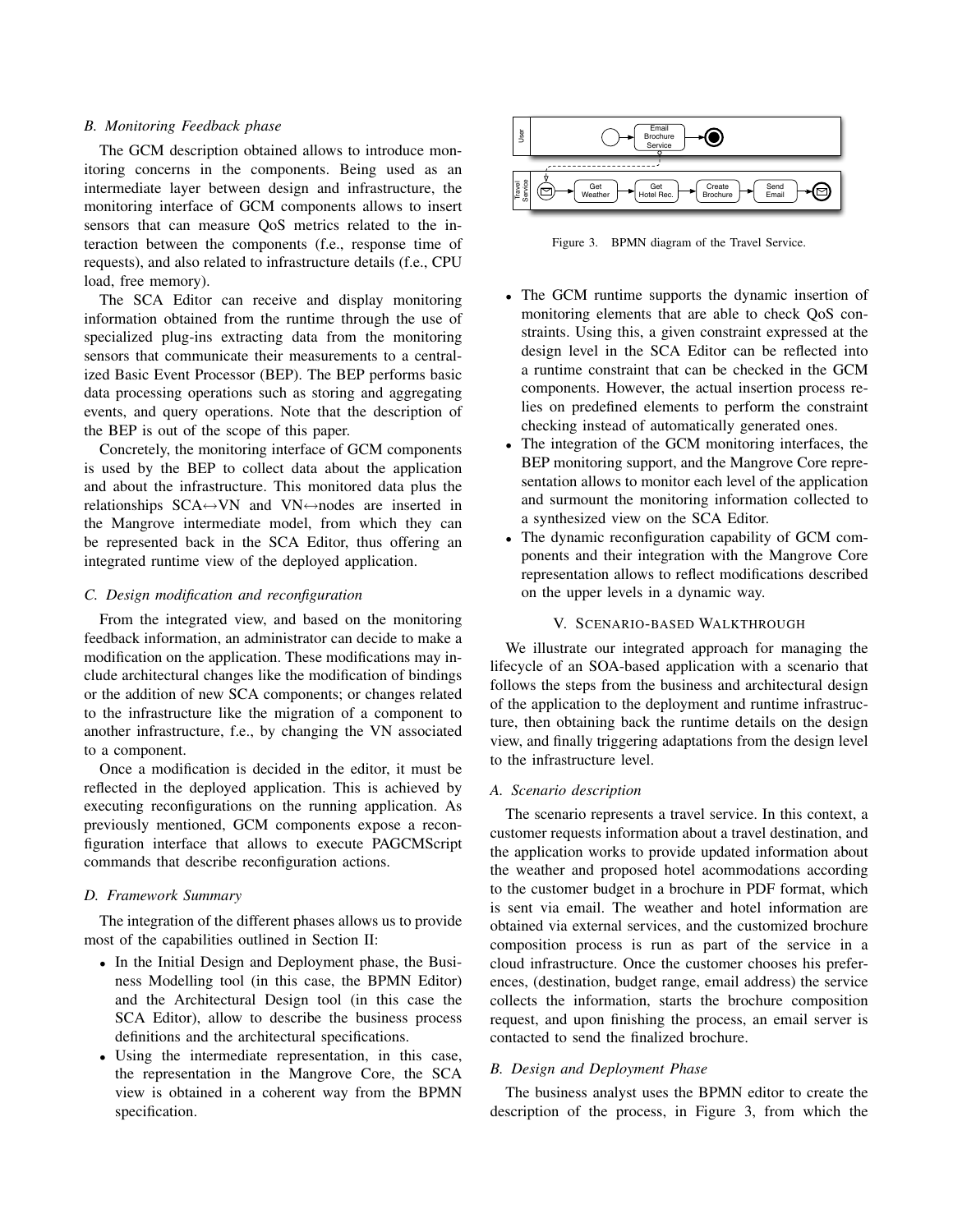

Figure 4. Initial SCA view of the Travel Service



Figure 5. SCA view for the design phase.

Mangrove transformation creates a basic SCA description, shown in Figure 4. The architecture designer modifies this description by defining the Weather, Hotel, and Mail service components as external services. Notice that these modifications, although reflected in the Mangrove intermediate model, do not need to be reflected in the BPMN description as they do not change the business definition of the application.

The designer defines the implementation and protocols to be used by the SCA components. In this example, the Travel Service component is associated to a BPEL orchestration; the Brochure Composer is assigned to a Java library. The Brochure Composer is made dependent on the Mail service, as the Java library is capable to communicate with the Mail interface. Finally, the designer adds a second Brochure Composer in order to balance the request load between them. This load balance behaviour must be provided by the Travel Service component. The obtained design is shown in Figure 5.

Using the SCA editor, each SCA component is associated with a VN, introducing deployment concerns in the lifecycle for the first time. The "Travel Composite" and the "Travel Service" components are associated to VN *manager* and each "Brochure Composer" is associated respectively to VNs *workers-1* and *workers-2* (Fig. 6).

From the SCA+VN description, a GCM ADL descriptor is generated containing the equivalent description expressed in the GCM model (Fig. 6). Using the GCM ADL descriptor, the Scheduler is called to obtain a set of physical nodes and associate them with the declared VNs (Fig. 7).

A holistic view of the relationship between design, runtime, and infrastructure levels is shown in Figure 8, con-



Figure 6. GCM view of the Travel Service example with annotated VNs



Figure 7. Instantiation on nodes obtained from the ProActive Scheduler. VNs are indicated by dashed lines.



Figure 8. From design to deployment

cretizing the interactions presented in Figure 2.

#### *C. Monitoring Phase*

The monitoring infrastructure is added as the application is deployed and it is available through the GCM Monitoring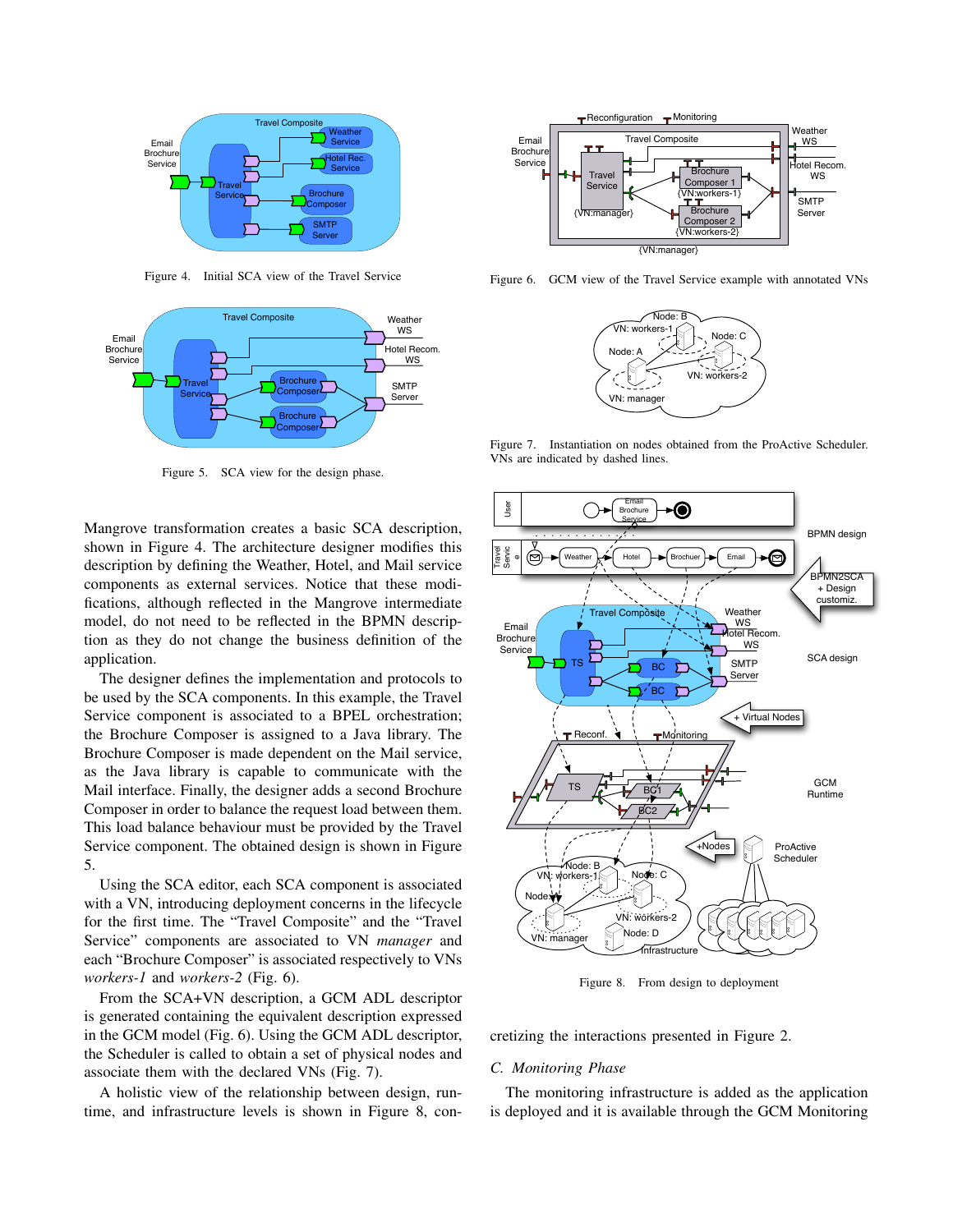interfaces. In this case, the monitoring infrastructure at the level of the GCM components consists of event listeners in each GCM component that detect the interaction between the components and provide an "Average Respone Time" metric; and also include sensors in each GCM component that report the CPU load and hostname of the node where the component is running. These values are exposed through the monitoring interface of each GCM component.

The BEP engine retrieves the monitoring information from the monitoring interfaces of the GCM component and allows the Mangrove core to associate runtime metrics (response time), deployment details (physical nodes used), and infrastructure data (CPU utilization) to each SCA component in the design view. The relationship between GCM components, VNs and physical nodes can thus be retrieved and the BEP engine can identify the source of the monitored QoS metrics at each level, and update them in the SOA metamodel so that they properly updated in the SCA Editor. The manager of the application obtains the QoS values for each SCA component in accordance to the infrastructure. This relationship is shown in Figure 9.

# *D. Reconfiguration Phase*

From the integrated view of design and monitored information, the manager of the application can see that the component "BC2" is taking too much time to create the file, while "BC1" takes much less time with a lower CPU load. This problem may be caused, for instance, by a high demand of requests provoking contention on the composer, or because the node "C" has limited computing power for composing a PDF file.

The manager decides to migrate "BC2" to another node to solve the problem, and changes the VN relationship for "BC2" in the SCA Editor for a VN called *workers-hp* VN, which hosts nodes with better capabilities. Upon acknowledging the modification, a PAGCMScript script is executed that executes the migration. The migration of a component implies stopping the component "BC2", obtaining a new node from the Scheduler for the *workers-hp* VN, execute the migration from the old node to the new one, updating the bindings of "BC2" and finally restarting the component "BC2".

The script makes a request to the Scheduler to provide a new node and, once the new node D is obtained, it migrates the component and restarts it in node D.

Note that we are not strictly defining how the PAGCM-Script is constructed: it may be a custom script written by the designer of the application, a predefined template script complemented with the editor, or automatically generated from the differences in the previous and the current designs. Figure 10 shows the modifications from the design level to the infrastructure level. The old node C is not part of the used infrastructure anymore and could be relinquished through the Scheduler. The infrastructure changes are backpropagated



Figure 9. Monitoring from infrastructure to design



Figure 10. Reconfiguration reflected in infrastructure change.

upwards, so that the monitoring framework now reports the QoS values from the new node and the SCA design view is correctly updated.

The manager of the application, now receiving the QoS values for the updated infrastructure, and wanting to profit of the new infrastructure, decides to add a third "Brochure Composer". The manager modifies the design and adds a new "BC3" component associating it with the high performing *workers-hp* VN. The modification is propagated to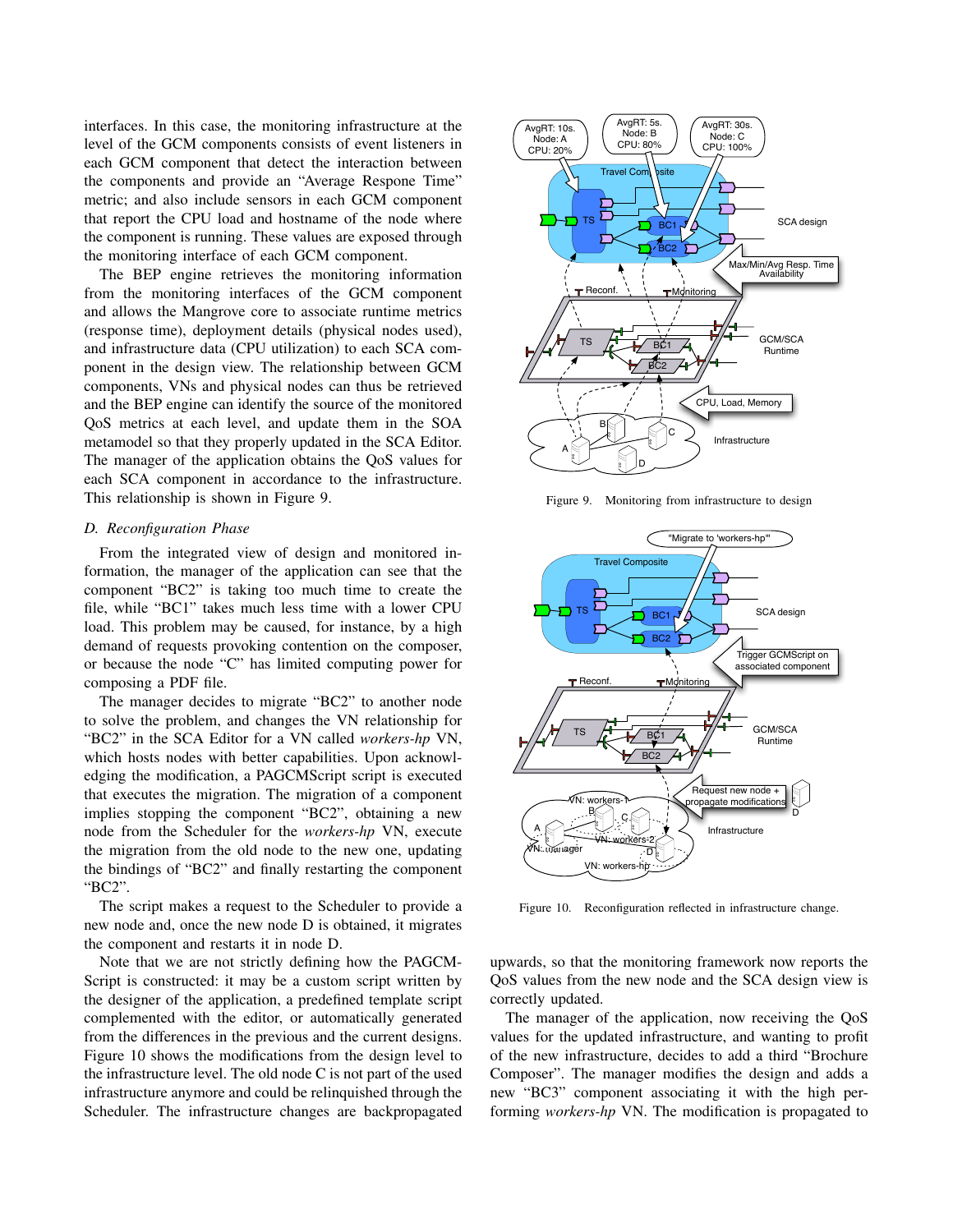

Figure 11. Design modification reflected in infrastructure change

the GCM ADL description and enacted through a PAGCM-Script. The script ask the Scheduler to obtain a new node from the *workers-hp* VN which, depending on the configuration of the VN, can include one or more nodes. Assuming that a different node, called "E" is obtained, then the script deploys the component "BC3", creates the appropriate bindings, and starts it. The modifications made in the design level are now reflected in the infrastructure level, and the monitoring information obtained in the editors is now consistent with the new infrastructure, as shown in Figure 11.

## VI. CONCLUSIONS AND PERSPECTIVES

In this work we have described an integrated approach for managing the lifecycle of SOA-based applications using an SCA design model integrated with runtime and infrastructure concerns, and that can be deployed in a cloud environment. The approach takes profit of public available open source tools and standards and integrates them in a coherent way from the design to the deployment steps, providing monitoring and management capabilities at runtime in all layers. This work concretizes the approach presented in [8] and can be extended to incorporate additional features of the SOA model. Most of the current tooling is already available for implementing the described integrated approach.

Starting from this integration basis, the next steps are to improve, i.e., to better automate and generalise the expression of crosscutting concerns in deployement, monitoring and management. In particular, we plan to improve the resources acquisition process by allowing to describe complex requirements and guide the provision of nodes from the Resource Manager to the real needs of the application. For example, specifying requisites like "Obtain a node with  $X\%$ availability, Y -core CPU and a cost of no more than \$Z per hour".

Another remaining step is to properly incorporate the description of SLA requirements in the initial and reconfiguration phases, and use the monitoring features to trigger predefined actions for notification or prevention, that can be needed to enforce compliance to an SLA. This step requires a proper means to translate constraint that may be described already in the business process level and to map them to a design element in the architectural specification. Once the design element is associated to a concrete constraint, we plan to use the dynamic capabilities of GCM components to insert elements that are able to check these constraints.

# **REFERENCES**

- [1] Gartner Inc., "Gartner's hype cycle special report for 2009," http://www.gartner.com/it/page.jsp?id=1124212, July 2009.
- [2] K. Sripanidkulchai, S. Sahu, Y. Ruan, A. Shaikh, and C. Dorai, "Are clouds ready for large distributed applications?" *SIGOPS Oper. Syst. Rev.*, vol. 44, no. 2, pp. 18–23, 2010.
- [3] R. Schmidt, "Perspectives for moving business processes into the cloud," in *BPMDS 2010 and EMMSAD 2010*, ser. LNBIP, pp. 49–61.
- [4] R. Mietzner, T. Unger, and F. Leymann, "Cafe: A generic configurable customizable composite cloud application framework," in *OTM 2009*, ser. LNCS, 2009, vol. 5870.
- [5] W.-T. Tsai, X. Sun, and J. Balasooriya, "Service-oriented cloud computing architecture," *3rd Intl. Conf. on Information Technology: New Generations*, 2010.
- [6] A. Chazalet, "Service level checking in the cloud computing context," in *3rd Int. Conf. on Cloud Computing*, 2010.
- [7] C. Chapman, W. Emmerich, F. Marquez, S. Clayman, and A. Galis, "Software architecture definition for on-demand cloud provisioning," in *HPDC'10*. ACM, pp. 61–72.
- [8] A. Mos, A. Boulze, S. Quaireau, and C. Meynier, "Multilayer perspectives and spaces in SOA," in *2nd Intl. Workshop on Syst. Development in SOA environments*, 2008.
- [9] "Eclipse SOA Project," http://www.eclipse.org/soa/.
- [10] "Eclipse BPMN," http://www.eclipse.org/bpmn/.
- [11] "Eclipse SCA Tools," http://www.eclipse.org/stp/sca/.
- [12] "Eclipse Mangrove," http://www.eclipse.org/mangrove/.
- [13] "Service Component Architecture Spec-<br>
ifications." http://www.osoa.org/display/ http://www.osoa.org/display/ Main/Service+Component+Architecture+Specifications, March 2007.
- [14] "Eclipse Modeling Framework," http://www.eclipse.org/emf/.